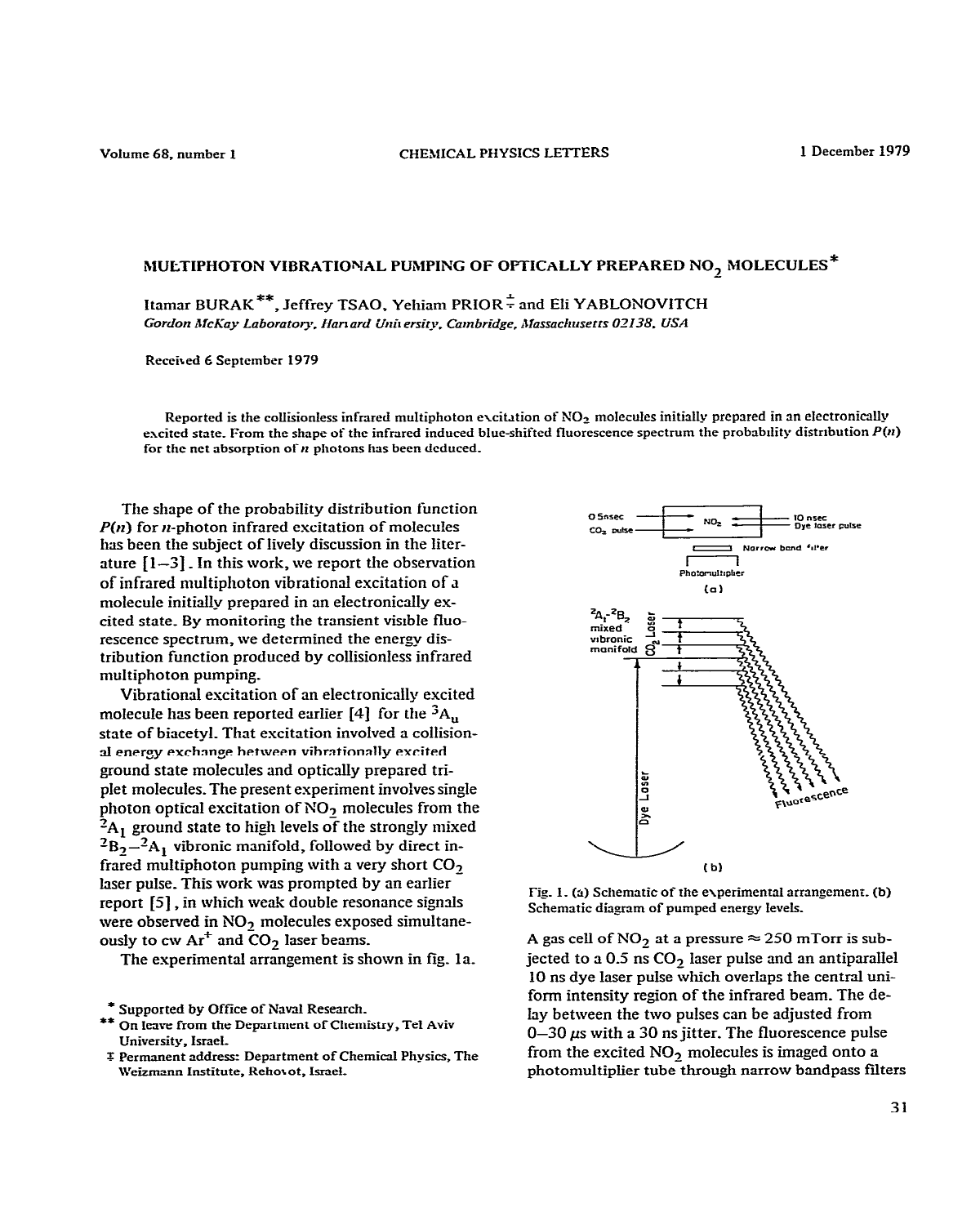and recorded on a dual-beam oscilloscope. Fig. 1b illustrates the energy levels participating in the experiment.

\_ A typical series of fluorescence sigmds generated by the CO<sub>2</sub> laser *following* dye laser excitation is shown in fig.  $2$ . A small portion of the scattered visible laser pulse leaked through the narrow band filter and was recorded at the left edge of the lower trace\_ The fluorescence pulse in the lower trace occurs at the instant of the delayed CO<sub>2</sub> pulse which is on the upper trace of fig. 2. As can be seen the amplitude of the generated fluorescence decreases at a characteristic rate  $k'_0$  as the delay between the two pulses increases\_ xo signaIs are obtained when the infrared pulse *precedes* the visible pulse. While ordinary visible excitation leads only to Stokes-shifted fluorescence,  $CO<sub>2</sub>$  laser induced signals are detected at frequencies blue-shifted with respect to the dye laser frequency  $\omega_0$ . The spectral width of the induced fluorescence depends on both the  $CO<sub>2</sub>$  laser's energy fluence and intensity. Fluorescence signals have been recorded at frequencies blue-shifted from  $\omega_0$  by energies up to 5 times the  $CO<sub>2</sub>$  photon energy. The induced fluorescence spectrum is shown in fig. 3.

The relaxation features exhibited by the multi**photon induced amplitude and fluorescence decays**  are comparable with the decays of ordinary fluores**cence signals\_** Our study of the ordinary fhrorescence



Fg\_ 2\_ **Upper tmce: infrared hsez Lower tmcez** induced fluorescence signal at <sup>470</sup> nm following dye Iaser excitation at 502 nm. Delays are (a) 250 ns, (b) 500 ns, (c) 750 ns. Time scale 500 ns/division.



**Fig\_ 3\_ Dots: ordmary fhorescence spectrum excited by d> e**  laser at 502 nm. Crosses: prompt spectrum induced by CO<sub>2</sub> laser following dye laser excitation.

decay can be summarized as follows:

(a) The fluorescence decay times measured at pressures exceeding 100 mTorr scale inversely with the pressure\_

(b) These decay times depend strongIy on the observation frequency  $\omega$ . When fluorescence is studied near the excitation frequency ( $\omega_0 - \omega \approx 500 \text{ cm}^{-1}$ ) a quenching rate  $k_0 \approx 5.5 \times 10^6 \text{ s}^{-1}$  Torr<sup>-1</sup> is measured for excitation wavelengths between 100 nm **and 500 nm. As the observation frequency is shifted fur**ther to the red, the decay rate decreses. For example, a quenching rate  $k = 1.3 \times 10^6$  s<sup>-1</sup> Torr<sup>-1</sup> is observed for 540 nm emission while exciting at 421 nm.

The decay of fluorescence observed at frequencies near  $\omega_0$  represents the collisional relaxation of the sharp vibronic distribution prepared by the optical pulse into lower vibronic levels. The longer decay times observed at red-shifted frequencies are due to the Iarger number of successive vibrational decays required to deactivate the molecules. F!uorescence is observed as long as the collisionally relaxed  $NO<sub>2</sub>$ molecule remains in the energy region between  $\hbar\omega$ and  $\hbar\omega_0$ . The decay rates reported in this work are similar to those reported and explained by DonneIIy et aI\_ [6] \_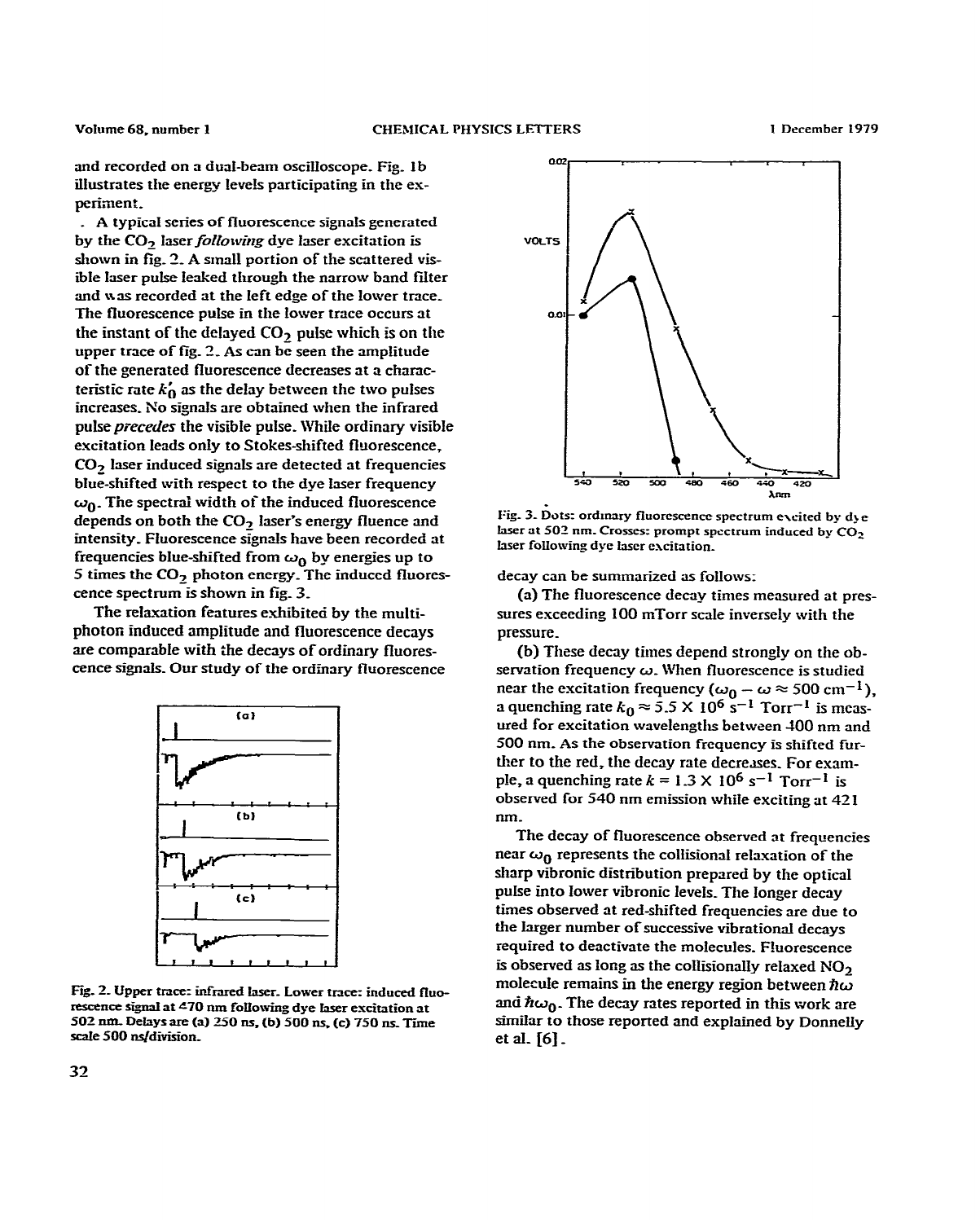The decay rates exhibited by the blue-shifted CO<sub>2</sub> **induced fluorescence signals also scale with pressure\_**  The measured decay rates vary between  $0.6 k_0$  and  $k_0$ , with the latter value obtained at low  $CO_2$  laser **ffuences. The increase of Iifetime with fluence is re-Iated to increased population in levels which require successive collisional events for complete deactivation\_ The amp!itude versus delay relaxation measurements exhibit the same features\_ While the ffuorescence decay monitors emission from multiphoton ex**cited molecules with energy  $> \hbar \omega$  the amplitude de **cay monitors the population of NO., molecules still capable of being excited by a multiphoton process**  to an energy  $>\hbar\omega$ . Typical values for  $k'_0$  of 0.65  $k_0$ and 0.95  $k_0$  were obtained for the amplitude decay **when the observation frequency corresponded to blue-shifts of one and two CO, photons, respectively.** 

**A comparison of the shape of the prompt (< 30 ns delay) collisionless infrared induced spectrum with the ordinary fluorescence spectrum permits us to ex**tract the absolute probability  $P(n)$  for an *n*-photon **absorption event. The distribution function** *P(n)* **may also be regarded as an energy distribution function**  and written as  $P(E_n) = P(\hbar\omega_0 + n\hbar\omega_1)$ , where  $P(E_n)$ *is* **the probability of occupation of that group of levels** with **energy** near  $E_n = \hbar \omega_0 + n \hbar \omega_1$  and  $\hbar \omega_1$  is the **photon energy of the infrared laser. In what follows,**  we make the *important* assumption that the prompt **fluorescence spectrum depends only upon the popu**lations  $P(E_n)$  and not upon the method of producing **those populations\_ Then,** 

$$
F(\omega) = \sum_{n = -\infty}^{\infty} A(\omega, E_n) P(E_n),
$$
 (1)

where  $F(\omega)$  is the prompt fluorescence signal observed at frequency  $\omega$ , and  $A(\omega, E_n)$  is the fluores**cence spectrum produced by a population in that**  group of energy levels near  $E_n$ . In general,  $n = 0, \pm 1$ , **22, .\_\_ corresponding both to emission and absorption of infrared photons. In practice, only a fiiite group of levels have non-zero population and only a finite**  number of fluorescence observation frequencies  $\omega_m$ **were monitored\_ Then eq. (1) can be rewritten:** 

$$
F(\omega_m) = \sum_n A(\omega_m, E_n) P(E_n),
$$

**which is in the form of a vector equation with** 

 $m$ atrix elements  $A_{mn} \equiv A(\omega_m, E_n)$ . The matrix of coef**ficients** *Am,\** **can be measured one column at a time by performing the following auxiliary experiment using on**ly visible light: A dye laser is tuned to photon energy  $E_n$  and its absorbed energy is measured. This determines a population  $P(E_n)$ . This population along **with the vector of fluorescence signals observed under this condition determines a column of the matrix**   $A_{mn}$ . Repeating this procedure for different  $E_n$  de**termines the fulI matrix. With a knowledge of the**  elements  $A_{mn}$ , the matrix can be inverted to give

$$
P(E_n) = \sum_{m} (A_{mn})^{-1} F(\omega_m).
$$
 (2)

**If the fluorescence spectrum is known in sufficient detail the populations producing it can be calculated from (2). As a matter of choice, the observation fre**quencies were selected from the formula:

 $\omega_m \approx \omega_0 + m\omega_1 - 500 \text{ cm}^{-1}$ .

**Fig. 4 shows the population distribution resuiting from the multiphoton infrared excitation of NO, molecuIes opticnliy prepared by 503 nm dye laser**  pulses. The CO<sub>2</sub> laser depletes the zeroth level and **produces a falling distribution on the high energy side\_ Due to the small changes in the ordinary Stokes-**



**Fig\_ 4. Histograms of probability** *P(n)* **for the net absorption ofn photons\_ (a) 0.5 J/cm', (b) 0.3 J/cm\*, (c) 0.2 J/cm\*, (d) 0.1 J/cm'.**